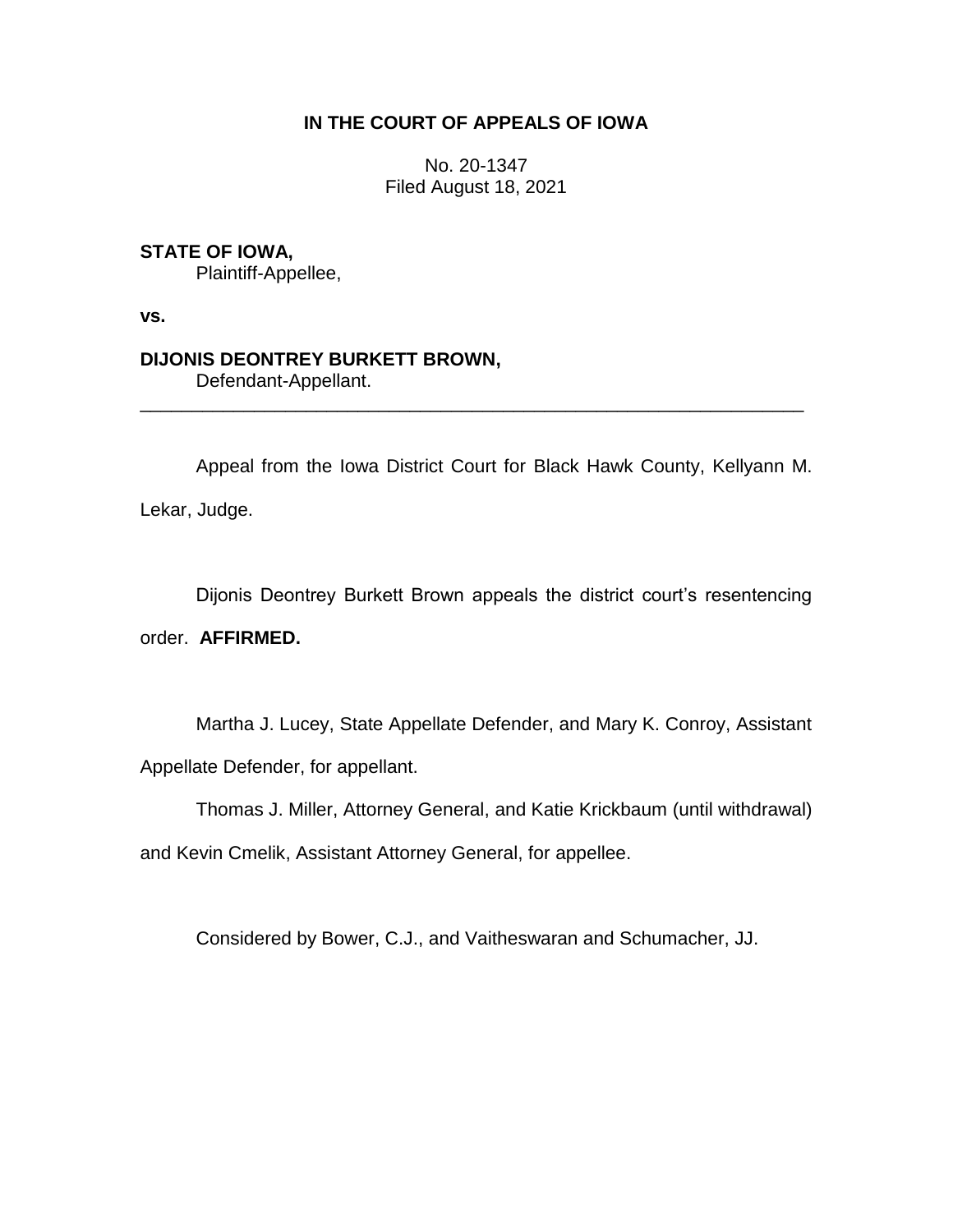### **VAITHESWARAN, Judge.**

A jury found Dijonis Deontrey Burkett Brown guilty of first-degree robbery. Brown appealed his judgment and sentence, which included the imposition of a seventy-percent mandatory minimum term under the then existing law. The court of appeals affirmed his conviction but vacated his sentence in part and remanded based on a new "ameliorative sentencing provision" that afforded sentencing courts discretion to "set a minimum term of incarceration between 50% and 70%." *See State v*. *Brown*, No. 18-1988, 2020 WL 1879686, at \*7 (Iowa Ct. App. Apr. 15, 2020) (citing 2019 Iowa Acts ch. 140, § 6 (codified at Iowa Code § 902.11(2A) (Supp. 2019))).

On remand, the district court resentenced Brown to "a mandatory minimum of 70 percent of the maximum term of the previously entered sentence." The court acknowledged its "ability to sentence the defendant to a mandatory minimum of between 50 percent and 70 percent" but determined "based upon all pertinent information that a mandatory minimum of 70 percent [was] appropriate . . . due to the defendant's criminal history which involves violence and weapons."

On appeal from the resentencing order, Brown contends the district court considered an impermissible factor. *See State v*. *Fetner*, 959 N.W.2d 129, 134 (Iowa 2021) ("[R]esentencing of the defendant is necessary if the sentencing court used an improper consideration, even if it was merely a secondary consideration." (internal quotation marks and citation omitted)). In his view, the prosecutor inaccurately described his involvement in a prior crime, stating he "use[d] a gun to fire shots at a house," when he in fact "only . . . aided and abetted the offense."